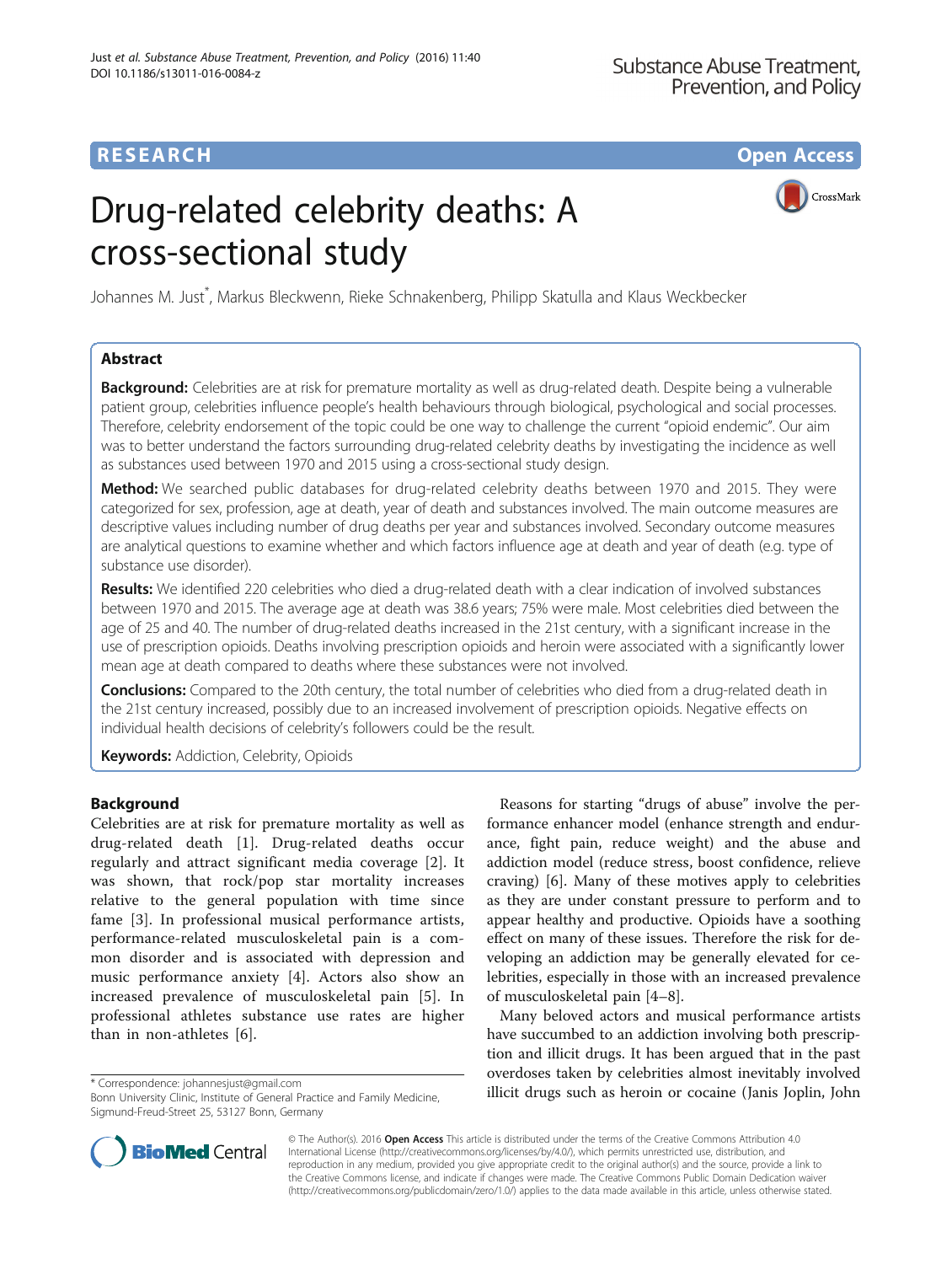Belushi, River Phoenix and others) while recently more and more celebrities have died of prescription drug overdose [\[2](#page-4-0)].

One of the most recent deaths involves the famous musician Prince who accidentally overdosed on fentanyl [[9\]](#page-5-0). According to news media reports, attempts to start him on addiction treatment were about to commence when the tragic overdose death occurred [\[10\]](#page-5-0).

This perceived development is parallel to trends in the general public. The incidence of deaths caused by prescription drugs in the US has increased dramatically in the 21st century. Since the year 2000, the rate of drug overdose deaths involving prescription drugs and prescription opioids has approximately tripled in the U.S. [\[11\]](#page-5-0).

There are clear and deeply rooted biological, psychological and social processes that explain how celebrities influence people's health behaviours [\[12](#page-5-0)].

Celebrity's medical advice as well as stories about their health issues and deaths diffuse through social networks. Celebrity endorsement can act as a signal of credibility and may catalyse herd behaviour. People are classically conditioned to react positively to celebrity's advice and desirable celebrity attributes get assigned to products and ideas [\[12](#page-5-0)].

Therefore, by promoting their lifestyles and beauty ideals amongst other factors, they probably exact an impact on health-related life choices [[12](#page-5-0)]. As an extreme example, media reports on celebrity suicide are associated with increases in suicides in the general population in North America, Asia and Europe [[13](#page-5-0)]. This was dubbed the Werther effect, following Goethe's novel The Sorrows of Young Werther.

The aim of this study was to systematically analyze drug-related celebrity deaths to learn more about this special population as well as the substances responsible for the deaths. We hypothesized, that the number of drug-related celebrity deaths as well as the involvement of prescription opioids has increased over time.

#### Method

We performed a retrospective cohort study using publicly available online information in June 2016.

We searched the Internet via the Google search engine with the term "drug-related celebrity deaths", which yielded approximately 6 700 000 results. The most comprehensive list of drug-related celebrity deaths was found on Wikipedia and contained 451 entries [\[14](#page-5-0)]. When comparing to the two second largest lists (ranked.com and drugs.com, both containing 200+ entries) we found only one additional entry that met our inclusion criteria. We therefore concluded that the Wikipedia list contained most relevant entries.

All celebrities that died of an overdose between 1970 and 2015 were included. The death had to be caused by a drug itself or a combination of drugs. We defined "celebrity" as a person that (i) had a Wikipedia entry and (ii) had a Wikipedia entry devoted to her or him due to their own, substantial achievements. All cases without references, as well as those in which the substance or circumstance of death was unclear, were excluded.

The individual cases were categorized for: year of death, age at death, sex, profession, type of drug used and nationality.

In order to minimize bias, we chose a time frame (1970–2015) for which many witnesses are still alive and can reasonably contribute to public databases from their own recollection. Also, all references mentioned on the Wikipedia site were verified and compared to other available online information on the individual celebrity death.

We then performed statistical analysis using IBM SPSS Statistics 22®. After data validation and plausibility checks, descriptive statistics were conducted. In addition, Student's t-test for independent samples was used to compare mean age at death as well as year of death of users/non users of the different specified drugs. Because of multiple comparisons, significance was set at  $p < 0.01$  using the Bonferroni correction.

Ethical approval was not required as all data were accessed through publicly available materials and no (living) human subjects were involved.

#### Results

We found 295 celebrities who died of a drug overdose between 1970 and 2015. Of these, 220 met our inclusion criteria. The sample characteristics are displayed in Table 1. In many cases, celebrities had to be excluded because the prescription drug used was not specified and couldn't be verified elsewhere (35 out of 75 = 46.7%). In these cases, vague terms like "prescription pain killer" or "tranquilizer" were used.

More than half of the celebrities included were from the entertainment industry (Fig. [1](#page-2-0)). Of all celebrities categorized as actors, 13.7% worked in the pornographic film industry. In the case of athletes, professional wrestlers, rugby players, American football players and jockeys appeared more frequently on the list than others.

A percentage of each substance group associated with celebrity deaths is given in Fig. [2.](#page-2-0)

The number of drug-related celebrity deaths has nearly doubled within the 21st century. While the number of

Table 1 Sample Characteristics

| Number of subjects (n)                  | 220         |
|-----------------------------------------|-------------|
| Sex (percentage of male subjects)       | 75          |
| Age at death in years (mean, SD)        | 38.6 (12,1) |
| Year of death (mean, SD)                | 1995 (13)   |
| Nationality (percentage of US citizens) | 655         |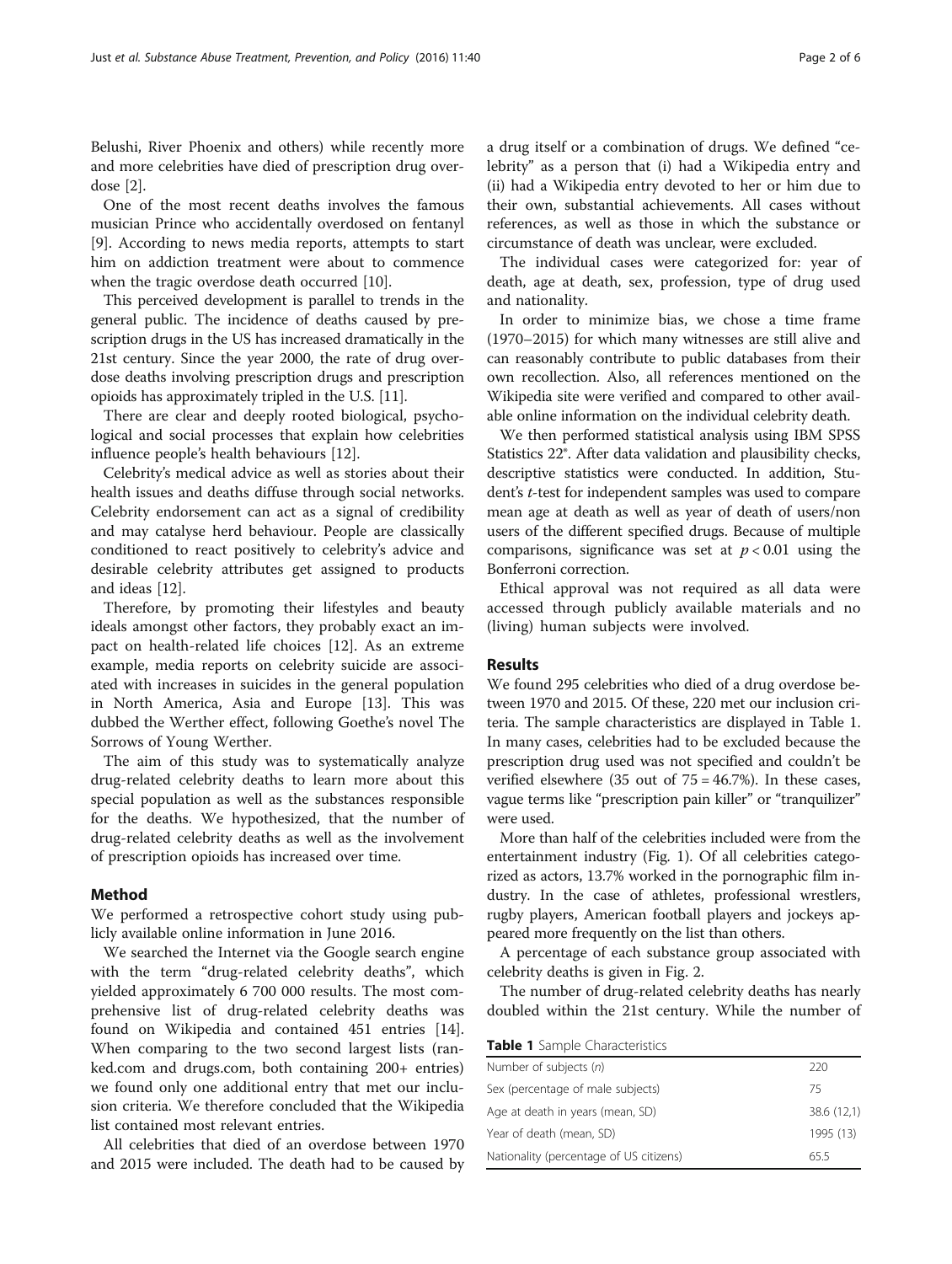

<span id="page-2-0"></span>

heroin-related deaths remained relatively stable, the number of deaths in which prescription drugs, alcohol and prescription opioids played a role has been increasing since the year 2000 (Fig. [3\)](#page-3-0).

When comparing involvement and non-involvement off different drugs in celebrity deaths, we found significant differences regarding mean age at death and year of death. Prescription opioids and heroin were associated with a lower mean age at death, an opposed connection was found for other prescription drugs (Table [2](#page-3-0)). The mean year of death was more recent when prescription opioids were involved, an opposed connection was found for cocaine and other prescription drugs (Table [2](#page-3-0)).

Most drug-related celebrity deaths occurred in the age range of 25 to 40 years (Fig. [4](#page-4-0)).

#### **Discussion**

Our results showed an increase of drug-related celebrity deaths in the 21st century with a statistically significant increase of prescription opioid involvement. Also we were able to show that prescription opioids as well as heroin were significantly associated with a younger age at death compared to all drug-related celebrity suicides, while other prescription drugs were significantly connected with an older age at death.

There are several possible limitations to this study. We searched a U.S.-based search engine and websites in English which may have led to a selection bias towards U.S. celebrities. Also the perception of who we regard as celebrity might have changed during the study period, even more so after the rise of social media. Reporting bias might be present as historic reporting of cause of death may have changed over the study period. Pain medications and suicides may have been underreported in early years due to social acceptability issues, resulting in an apparent increase in those deaths in later years. This effect could have been reinforced by the improvement of toxicological identification methods during the study period. This might have significantly changed the results. Also we cannot control for the total number of celebrities which is most likely on a continuous rise as the entertainment industry itself is continuously growing [\[15](#page-5-0)]. This is why we cannot claim that the percentage of celebrities, who suffered a drug-related death, has been rising.

The increased use of prescription opioids in the U.S. in the 21st century corresponds to our finding that the involvement of prescription opioids was significantly associated with a more recent year of death.

The reasons for this increase in prescription opioid related deaths are manifold and involve high prescription rates. From the 1990s, efforts to improve pain therapy did not adequately take into account opioids' addictiveness and the lack of documented effectiveness in the treatment of chronic pain [[16\]](#page-5-0). Also, aggressive and sometimes misleading marketing of long-acting opioids

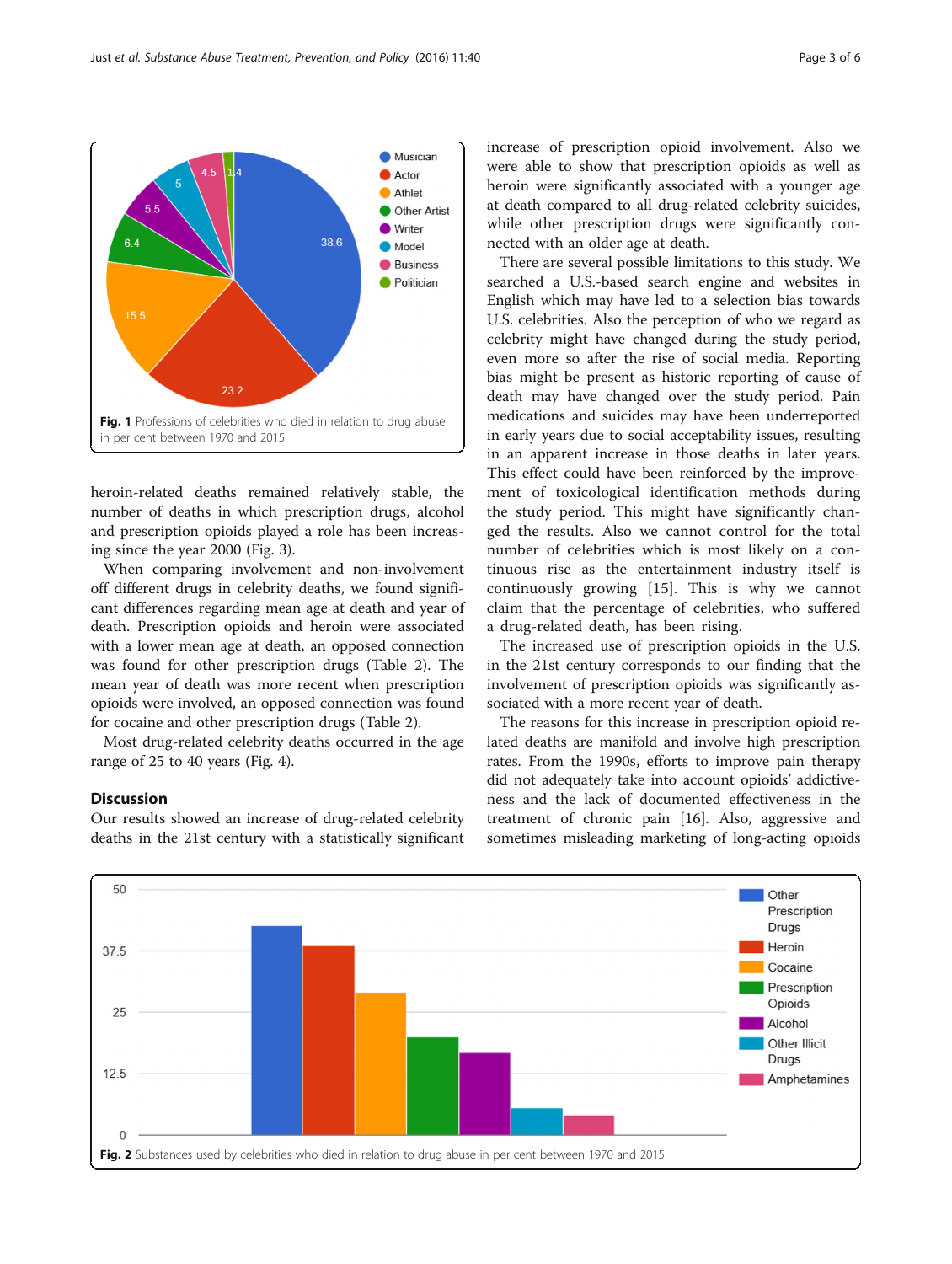<span id="page-3-0"></span>

to physicians increased prescription rates. We made a distinction between prescription and illicit opioids, although this distinction will be increasingly hard to maintain. Between 2013 and 2014 drug overdose deaths in the general public involving synthetic opioids increased even more rapidly, most likely due to "illicit fentanyl" entering the black market. The term "illicit fentanyl" refers to a nonpharmaceutical version of prescription fentanyl and is manufactured in illegal laboratories. Toxicology tests used by coroners and medical examiners are unable to distinguish between prescription and illicit fentanyl. It is often combined with heroin or sold as heroin, posing a lethal threat to the inexperienced user [[17](#page-5-0)].

Of the 220 deaths examined, 75% occurred in men. Also, more than half of the celebrities involved were actors or musical performance artists. Athletes involved in sports with a high injury hazard (i.e. wrestling, American football, rugby) seem to be a vulnerable group [[18](#page-5-0)]. Furthermore, with 13.7% of the deceased actors in our study found to be in the pornographic film industry, our data support the findings of earlier authors who found an

increased likelihood for drug abuse in male and female porn actors [[19, 20](#page-5-0)].

Age-based, the highest number of drug-related deaths was found in the groups aged 25 to 40. This differs from drug-related death rates in the US general population, where rates were highest among persons aged 45–54 years in 2014 [[21\]](#page-5-0).

Heroin was labelled the most harmful of all drugs by an expert panel considering the physical harm caused to the individual user, the tendency of the drug to induce dependence as well as the effect of drug use on families, communities, and society [[22\]](#page-5-0). Our data showed that both heroin and prescription opioids were associated with a younger age at death compared to those drugrelated deaths where no heroin or opioids were found. This finding does stress the importance of prevention, diagnosis and treatment of opioid addiction [[23\]](#page-5-0).

Our analysis has direct implications for the care of a very small but influential patient group as celebrities most likely influence the public's health decisions. A meta-analysis showed that following an entertainment

**Table 2** Differences regarding age at death / year of death depending on the drug involved

|                                         | Mean age at death |                             |                                               | Mean year of death |                              |                                                   |
|-----------------------------------------|-------------------|-----------------------------|-----------------------------------------------|--------------------|------------------------------|---------------------------------------------------|
|                                         | Mean (SD)         | CL95% of mean<br>difference | Significance of $t$ -test $a$ :<br>$p$ -value | Mean (SD)          | CI 95% of mean<br>difference | Significance of t-test <sup>a</sup><br>$p$ -value |
| All (ages 18-82)                        | 38.6 (12.1)       | n/A                         | n/A                                           | 1995 (13.0)        | n/A                          | n/A                                               |
| Heroin use (yes/no)                     | 34.8 (8.9)        | $-8.9 - -3.1$               | p < 0.01                                      | 1995 (12.3)        | $-3.9-3.3$                   | $p = 0.868$                                       |
| Prescription opioid<br>use (yes/no)     | 35.4(7.7)         | $-7.0 - -1.0$               | $p = 0.01$                                    | 2003 (7.9)         | $7.7 - 13.9$                 | p < 0.01                                          |
| Other prescription<br>drug use (yes/no) | 41.9(13.1)        | $2.4 - 9.0$                 | p < 0.01                                      | 1993 (14.2)        | $-3.3-0.9$                   | $p = 0.13$                                        |
| Cocaine use<br>(yes/no)                 | 37.3 (10.9)       | $-5.4-1.7$                  | $p = 0.297$                                   | 1991 (10.3)        | $2.3 - 8.9$                  | p < 0.01                                          |

 $a$  T-test for independent samples was conducted to examine the mean difference of age at death and mean year of death in users and non-users Sample size: 220; Degrees of freedom (df) 218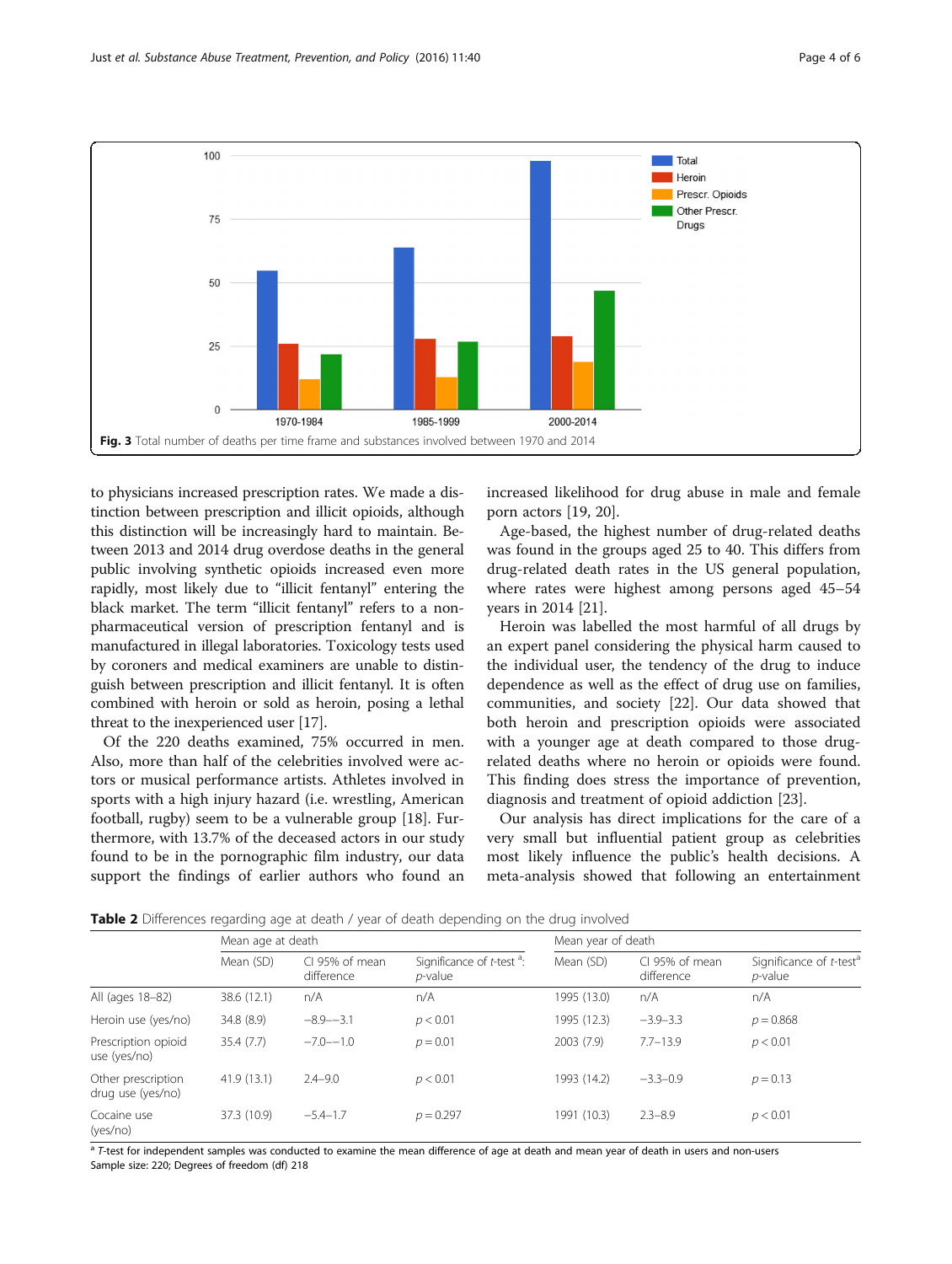<span id="page-4-0"></span>

celebrity's suicide, suicide rates in the public increased significantly in North America, Asia and Europe [\[13](#page-5-0)]. Consequently, it is reasonable to believe, that successfully treating a celebrity's addiction might have a positive effect on the drug related behaviour of her or his followers. Celebrity endorsement successfully changed health-related behaviour in other contexts. When journalist Katie Couric televised her colonoscopy on NBC's Today Show in 2000, screenings for colorectal cancer by 400 American endoscopists increased by 21% the next month [\[24](#page-5-0)]. While there is no similar evidence concerning drug-related behaviour, imagine the positive effects of Prince receiving a timely and adequate addiction therapy, overcoming his addiction and talking openly about his experiences.

### Conclusion

Celebrities deserve excellent healthcare, for their own good as well as for the sake of their followers. Physicians that care for celebrities should consider that celebrities may be at increased risk for substance abuse and addiction.

In the case of prescription opioids, the "Center of Diseases Control" guidelines should be complied with. If addiction is present, adequate treatment should be suggested. Facing pain, depression, stage fright and other existential issues is a challenge to many performing in the arts [4]. Doctors should be aware that neither intense suffering nor their intention to help does justify the use of prescription opioids in the absence of a clear medical indication. Thus they can prevent addiction in their celebrity patients and minimize negative public health effects for millions of their followers.

#### Acknowledgements

We thank all the contributors to the Wikipedia entry "drug-related celebrity deaths" for their continuous work in collecting all publicly available material on the topic.

#### Funding

The authors received no funding for this study.

#### Availability of data and materials

All data used is available online as mentioned in the Methods section.

#### Authors' contributions

JMJ conducted the study, performed statistical analysis and drafted the paper. RS helped with statistical analysis and contributed to the development of the paper. MB contributed to the development of the paper. KW had the initial idea and helped drafting the final paper. PS performed data collection and helped drafting the paper. All authors read and approved the final manuscript.

#### Competing interests

Klaus Weckbecker was a member of the advisory board of Indivior Germany, manufacturer of Buprenorphine. Additionally he received fees for lectures on addiction medicine from the same company. He has terminated these activities in 2015. All other authors declare no conflict of interest.

#### Ethics approval and consent to participate

Ethical approval was not required as all data were accessed through publicly available materials and no (living) human subjects were involved.

#### Received: 6 September 2016 Accepted: 6 December 2016 Published online: 09 December 2016

#### References

- 1. Wolkewitz M, Allignol A, Graves N, Barnett AG. Is 27 really a dangerous age for famous musicians? retrospective cohort study. BMJ. 2011;343:d7799.
- 2. Strojil J, Maxwell S. Can the stars be protected from their medicines? Expert rev clin pharmacol. 2010;3(4):433–5.
- 3. Bellis MA, Hughes K, Sharples O, Hennell T, Hardcastle KA. Dying to be famous: retrospective cohort study of rock and pop star mortality and its association with adverse childhood experiences. BMJ open. 2012;2(6): e002089.
- 4. Kenny D, Ackermann B. Performance-related musculoskeletal pain, depression and music performance anxiety in professional orchestral musicians: a population study. Psychol music. 2015;43(1):43–60.